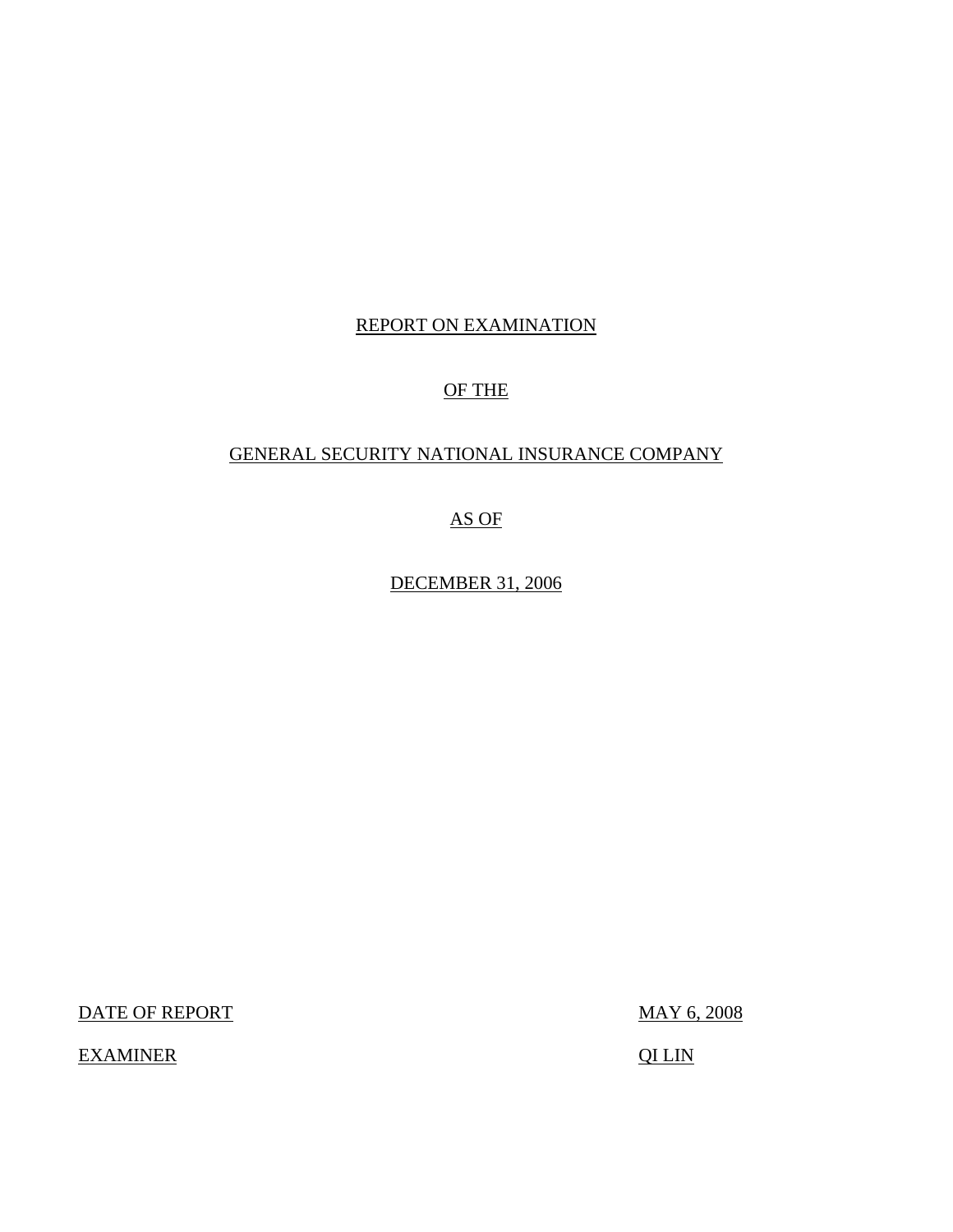## TABLE OF CONTENTS

### **ITEM NO.**

### PAGE NO.

| 1  | Scope of examination                                                                                                                                             | $\overline{2}$               |
|----|------------------------------------------------------------------------------------------------------------------------------------------------------------------|------------------------------|
| 2. | <b>Description of Company</b>                                                                                                                                    | $\overline{2}$               |
|    | A. Management<br>B. Territory and plan of operation<br>C. Reinsurance<br>D. Holding company system<br>E. Significant operating ratios<br>F. Accounts and records | 3<br>5<br>7<br>7<br>10<br>10 |
| 3. | <b>Financial statements</b>                                                                                                                                      | 13                           |
|    | A. Balance sheet<br>B. Underwriting and investment exhibit                                                                                                       | 13<br>15                     |
| 4. | Losses and loss adjustment expenses                                                                                                                              | 16                           |
| 5. | Market conduct activities                                                                                                                                        | 16                           |
| 6. | Compliance with prior report on examination                                                                                                                      | 17                           |
| 7. | Summary of comments and recommendations                                                                                                                          | 18                           |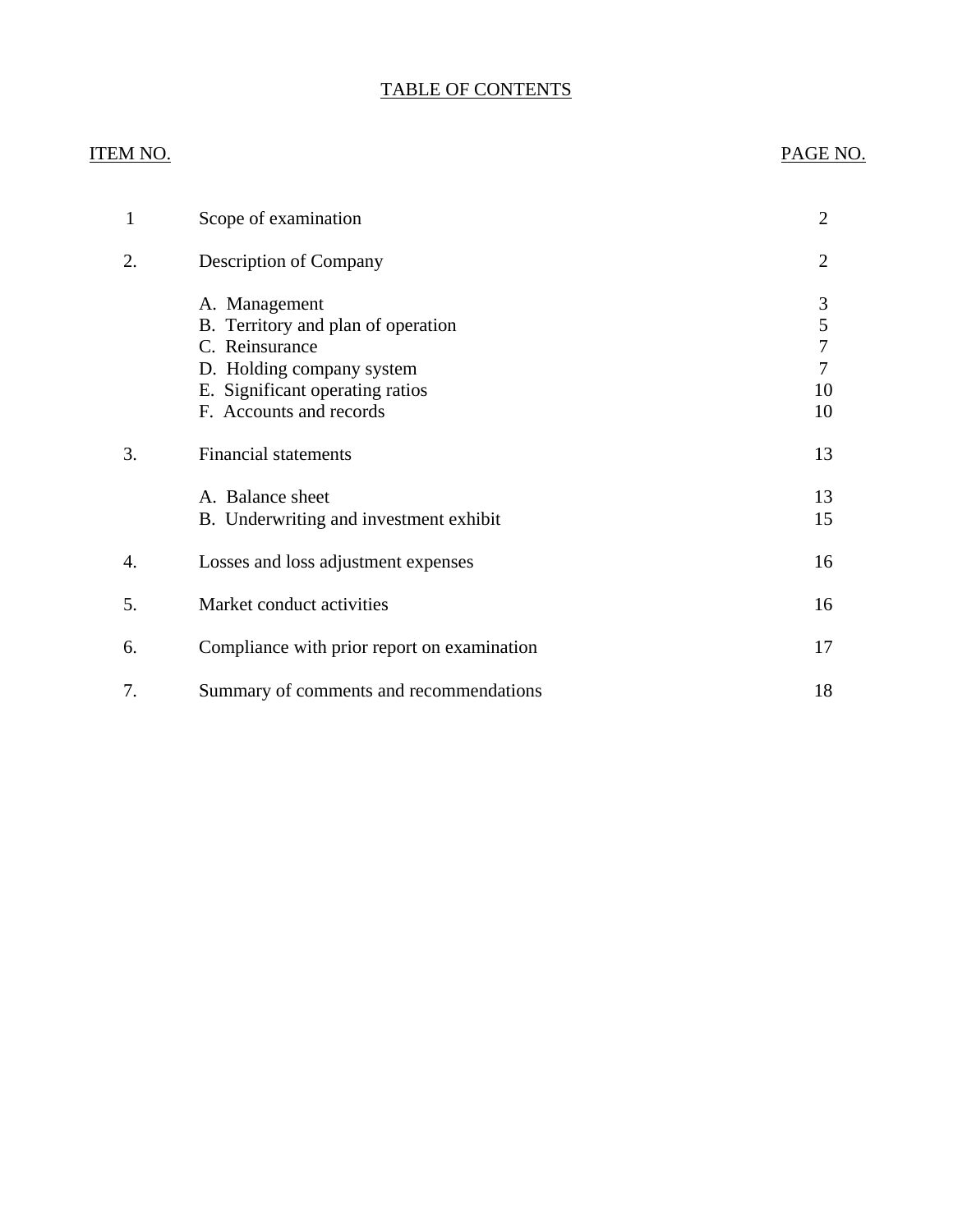

STATE OF NEW YORK INSURANCE DEPARTMENT 25 BEAVER STREET NEW YORK, NEW YORK 10004

May 6, 2008

Honorable Eric R. Dinallo Superintendent of Insurance Albany, New York 12257

Sir:

Pursuant to the requirements of the New York Insurance Law, and in compliance with the instructions contained in Appointment Number 22627 dated March 20, 2007 attached hereto, I have made an examination into the condition and affairs of General Security National Insurance Company as of December 31, 2006, and submit the following report thereon.

Wherever the designations "the Company" or "GSNIC" appear herein without qualification, they should be understood to indicate General Security National Insurance Company.

Wherever the term "Department" appears herein without qualification, it should be understood to mean the New York Insurance Department.

The examination was conducted at the Company's home office located at 199 Water Street, New York, New York 10038.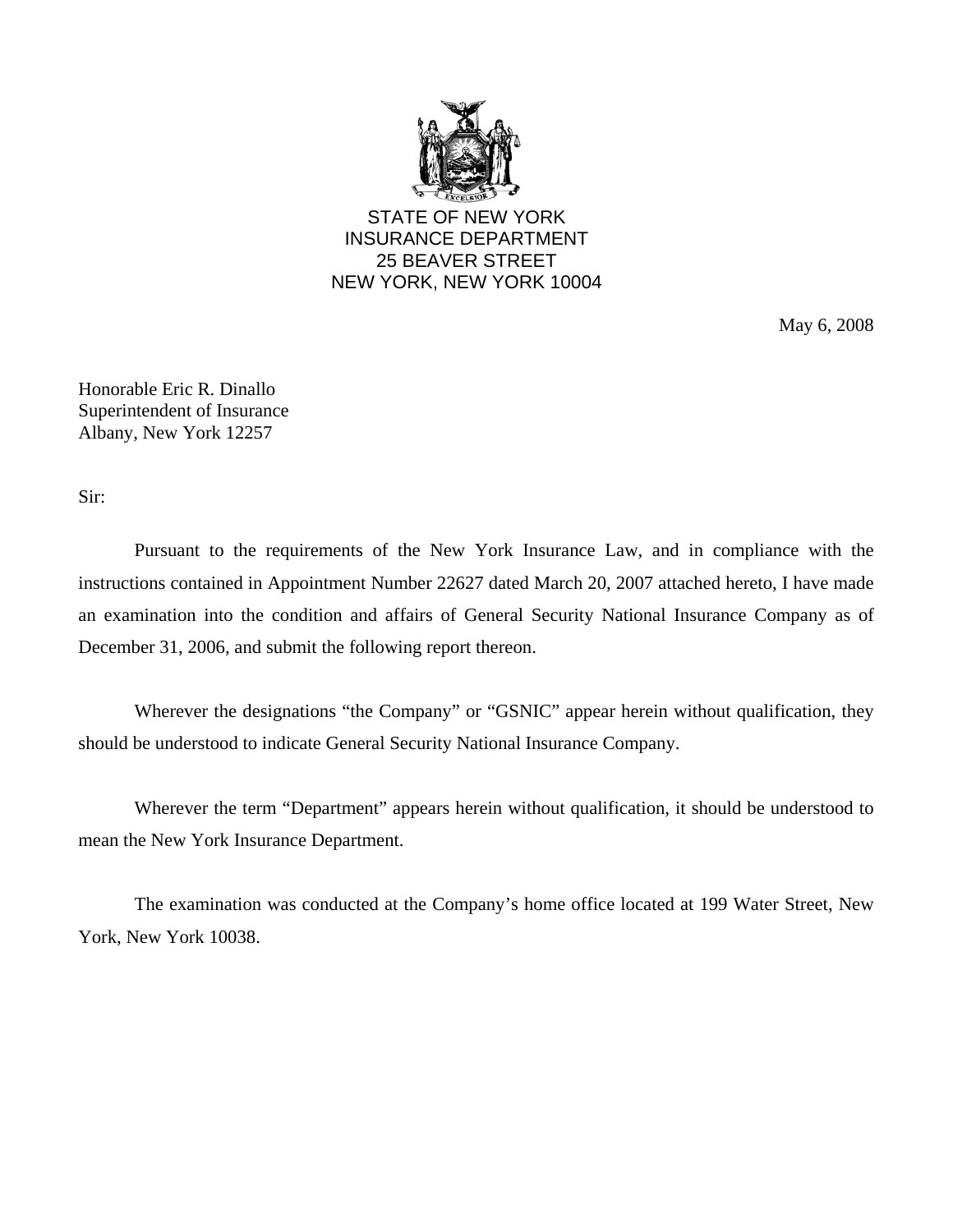<span id="page-3-0"></span>The previous examination was conducted as of December 31, 2001. This examination covered the five-year period from January 1, 2002 through December 31, 2006. Transactions occurring subsequent to this period were reviewed where deemed appropriate by the examiner.

The examination comprised a verification of assets and liabilities as of December 31, 2006. The examination included a review of income, disbursements and company records deemed necessary to accomplish such analysis or verification and utilized, to the extent considered appropriate, work performed by the Company's independent certified public accountants ("CPA"). A review or audit was also made of the following items as called for in the Examiners Handbook of the National Association of Insurance Commissioners ("NAIC"):

> History of Company Management and control Corporate records Fidelity bond and other insurance Territory and plan of operation Business in force by states Loss experience Reinsurance Accounts and records Financial statements

A review was also made to ascertain what action was taken by the Company with regard to comments and recommendations contained in the prior report on examination.

This report on examination is confined to financial statements and comments on those matters, which involve departures from laws, regulations or rules, or which are deemed to require explanation or description.

#### **2. DESCRIPTION OF COMPANY**

The Company was incorporated as the Copenhagen Reinsurance Company of America under the laws of the State of New York on May 15, 1980. The Company commenced underwriting on October 1, 1980, by assuming a book of the U.S. domiciled business of its parent, Copenhagen Reinsurance Company, Ltd. of Denmark.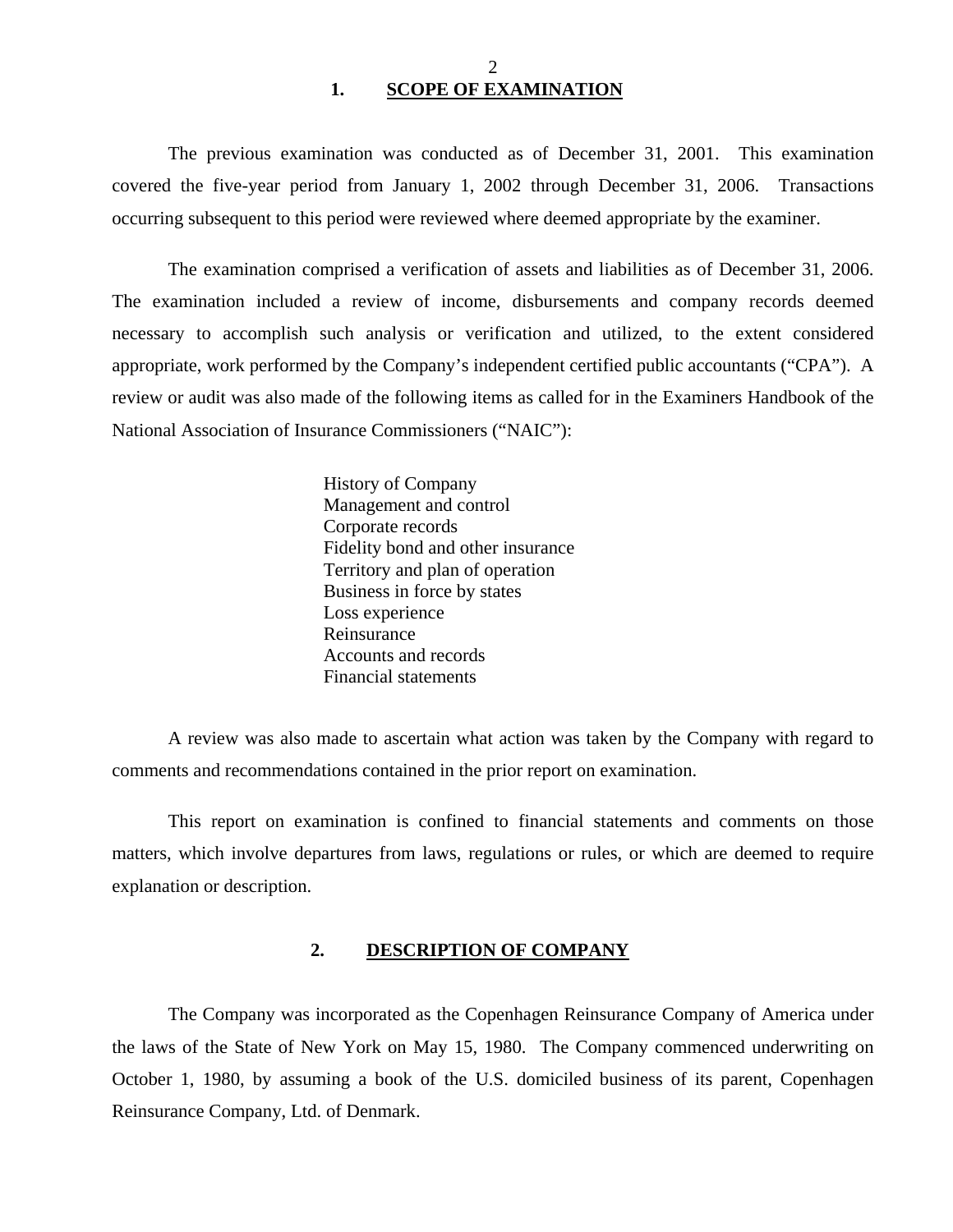On July 28, 1989, the Company's name was changed to Sorema North America Reinsurance Company when it was acquired by Sorema N.A Holding Corporation, a member of Groupama of France.

On July 31, 2001, SCOR Paris acquired 100% of the stock of Sorema N.A. Holding Corporation. SCOR Paris immediately contributed 100% of the stock of the Company to SCOR Reinsurance Company ("SCOR Re"). Effective January 1, 2002, the name of the Company was changed to General Security National Insurance Company ("GSNIC").

On December 31, 2006, SCOR Reinsurance Company sold 100% of the outstanding stock of the Company to SCOR Paris under its capital restructure plan and the Company became a direct subsidiary of SCOR Paris.

At December 31, 2006, the capital paid in was \$5,000,000 consisting of 100 shares of common stock at \$50,000 par value per share. Gross paid in and contributed surplus was \$230,450,840 and increased by \$85,927,659 during the examination period, as follows:

| Year | Description                                     |             |               |
|------|-------------------------------------------------|-------------|---------------|
| 2001 | Beginning gross paid in and contributed surplus |             | \$144,523,180 |
| 2002 | Surplus withdrawal                              | \$(105,378) |               |
| 2003 | Surplus contributions                           | 66,232,568  |               |
| 2004 | Surplus contributions                           | 848,469     |               |
| 2005 | Surplus contributions                           | 8,500,000   |               |
| 2006 | Surplus contributions                           | 10,452,000  |               |
|      | <b>Total Surplus Contributions</b>              |             | 85,927,659    |
| 2006 | Ending gross paid in and contributed surplus    |             | \$230,450,839 |

#### A. Management

Pursuant to the Company's charter and by-laws, management of the Company is vested in a board of directors consisting of not less than thirteen nor more than twenty-one members. The board met four times during each calendar year. At December 31, 2006, the board of directors was comprised of the following thirteen members: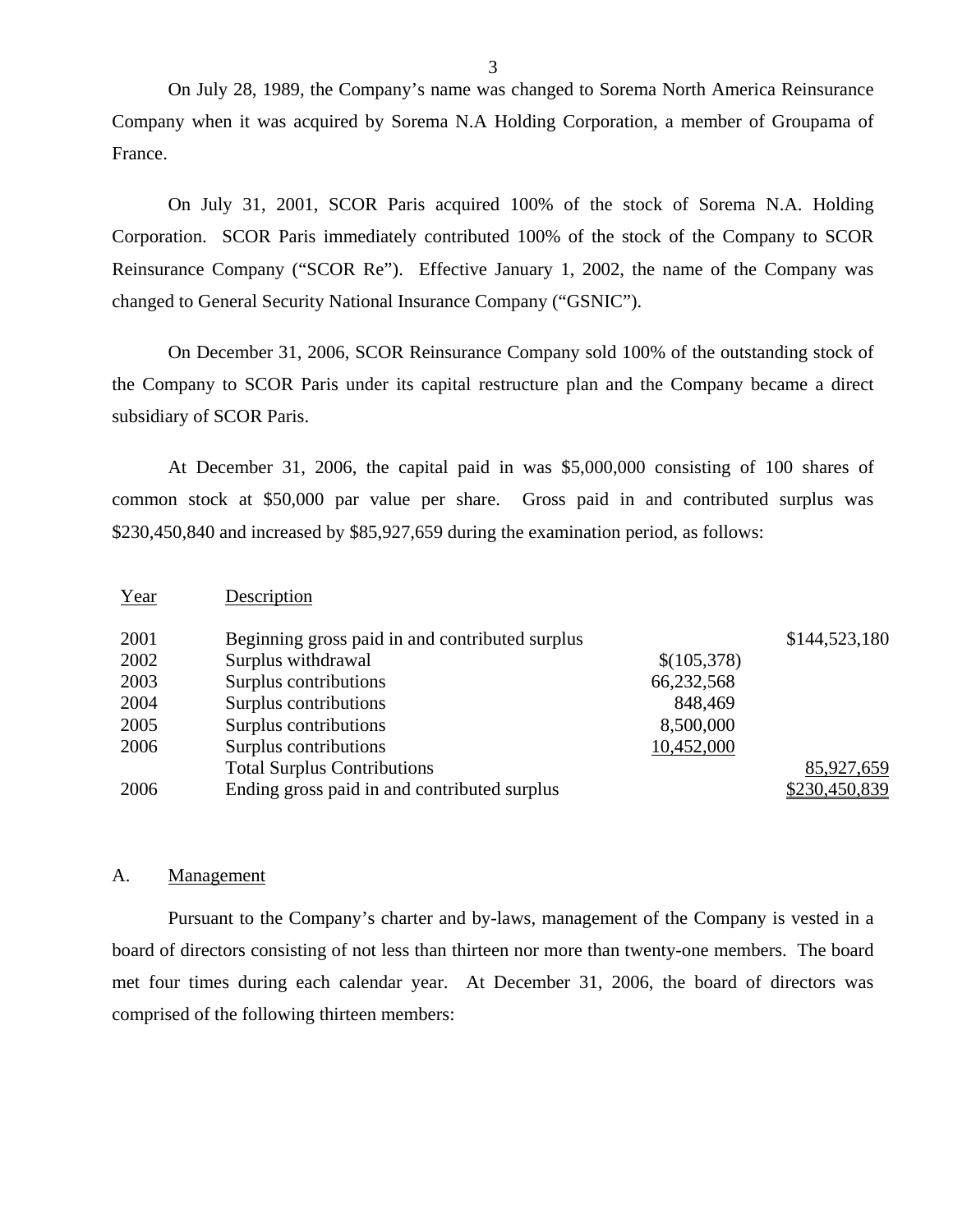John T. Andrews, Jr. Retired Califon, NJ

Allan M. Chapin Partner,

Mendham, NJ Treasurer,

Daniel Lebegue President,

Paris, France SCOR Paris

#### Name and Residence Principal Business Affiliation

Michel Blanc Senior Vice President, New York, NY SCOR Reinsurance Company

New York, NY Compass Advisers L.L.P.

Steven Z. Desner Senior Vice President, Rockville Center, NY SCOR Reinsurance Company

John Fitzpatrick Senior Vice President, Chicago, IL SCOR Reinsurance Company

Henry Klecan, Jr. President and Chief Executive Officer, New York, NY SCOR Reinsurance Company

Mark Kociancic Senior Vice President, Chief Financial Officer and SCOR Reinsurance Company

Sarah Krutov Senior Vice President and Chief Actuary, Brooklyn, NY SCOR Reinsurance Company

Paris, France Institut Francais Des Administrateuers

Victor Peignet Chief Operating Officer, Sevres, France SCOR Global P&C

Lee Routledge Senior Vice President, New York, NY SCOR Reinsurance Company

Patrick Thourot Chief Operating Officer,

Edward N. Wolff Professor of Economics, Department of Economics, New York, NY New York University

A review of the minutes of the board of directors' meetings held during the examination period indicated that the meetings were generally well attended and each board member has an acceptable record of attendance.

4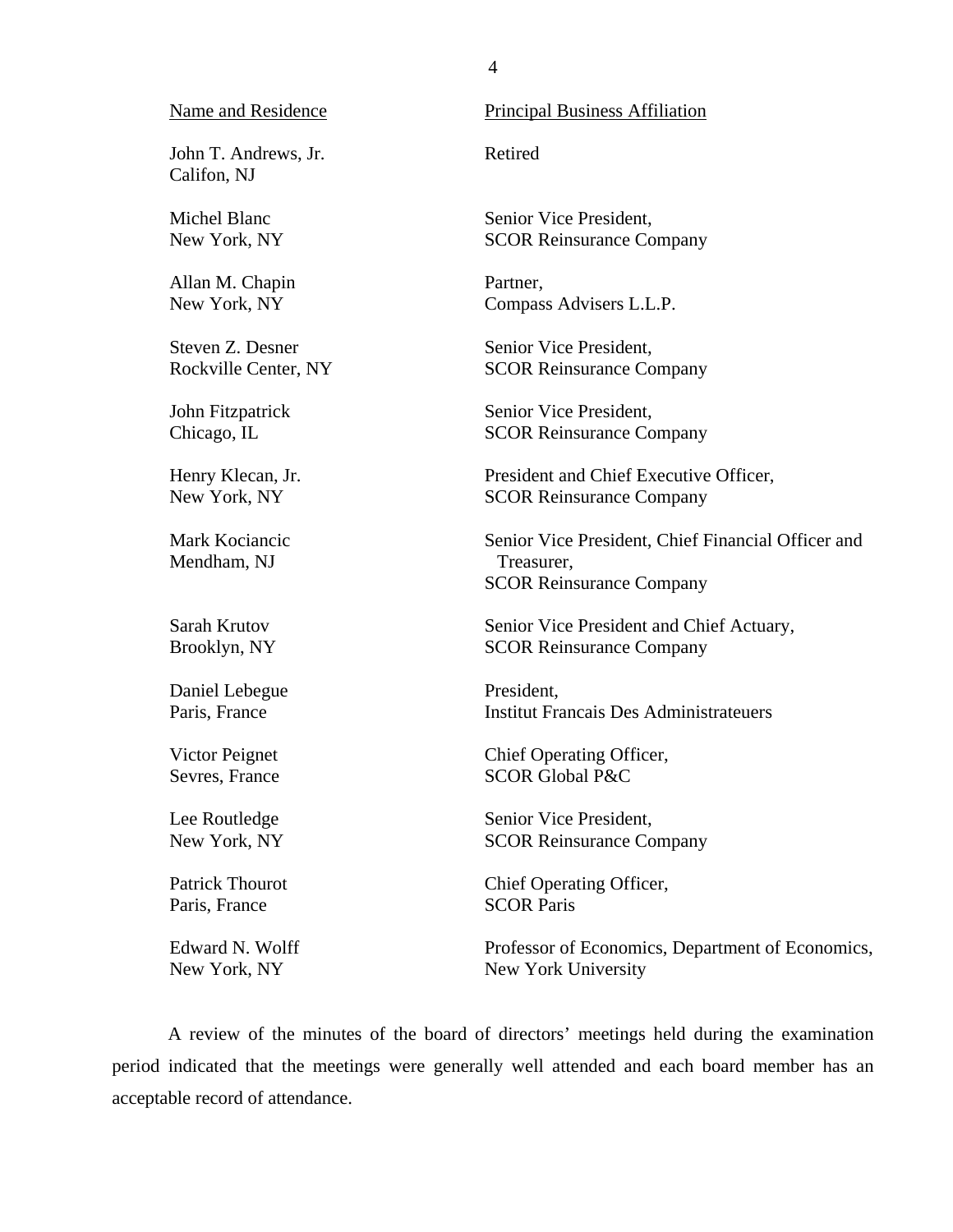5

As of December 31, 2006, the principal officers of the Company were as follows:

| Name                | Title                                           |
|---------------------|-------------------------------------------------|
| Henry Klecan, Jr.   | Chairman, President and Chief Executive Officer |
| Maxine Hilary Verne | Senior Vice President and Corporate Secretary   |
| Mark Kociancic      | Senior Vice President, Chief Financial Officer  |
|                     | and Treasurer                                   |

#### B. Territory and Plan of Operation

As of December 31, 2006, the Company was licensed to write business in all states except, New Hampshire, Ohio and Vermont. The Company is an accredited reinsurer in New Hampshire and Vermont.

As of the examination date, the Company was authorized to transact the kinds of insurance as defined in the following numbered paragraphs of Section 1113(a) of the New York Insurance Law:

| Paragraph | Line of Business                               |
|-----------|------------------------------------------------|
|           |                                                |
| 3         | Accident & health                              |
| 4         | Fire                                           |
| 5         | Miscellaneous property                         |
| 6         | Water damage                                   |
| 7         | Burglary and theft                             |
| 8         | Glass                                          |
| 9         | Boiler and machinery                           |
| 10        | Elevator                                       |
| 11        | Animal                                         |
| 12        | Collision                                      |
| 13        | Personal injury liability                      |
| 14        | Property damage liability                      |
| 15        | Workers' compensation and employers' liability |
| 16        | Fidelity and surety                            |
| 17        | Credit                                         |
| 19        | Motor vehicle and aircraft physical damage     |
| 20        | Marine and inland marine                       |
| 21        | Marine protection and indemnity                |

The Company may also write such workers' compensation insurance as may be incidental to coverage contemplated under paragraphs 20 and 21 of Section 1113(a) of the New York Insurance Law including insurances described in the Longshoremen's and Harbor Workers' Compensation Act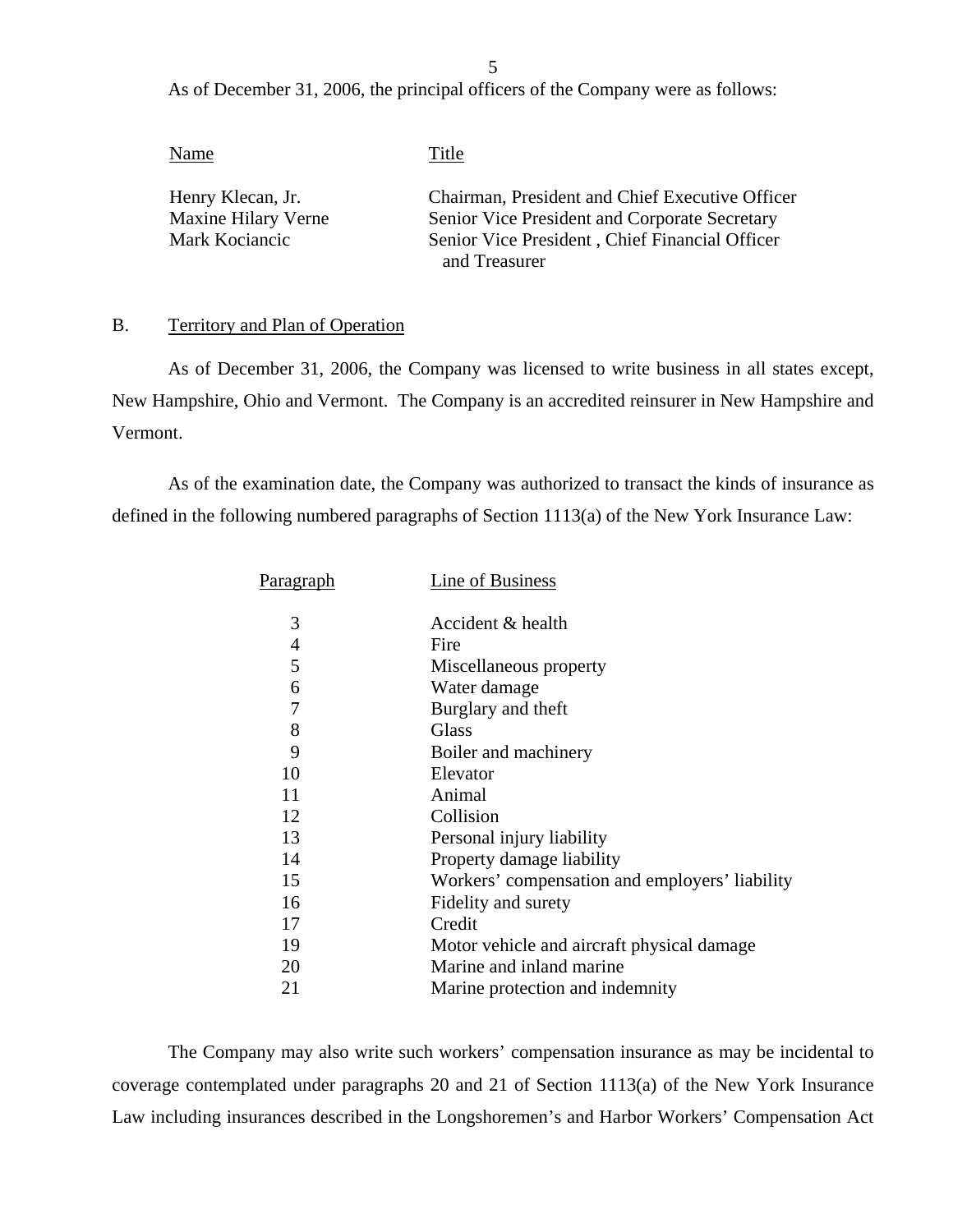(Public Law No. 803,  $69<sup>th</sup>$  Congress as amended) and is authorized by Section 4102(c), insurance of every kind or description outside of the United States and reinsurance of every kind or description. Additionally, the Company is licensed to conduct the business of special risk insurance pursuant to Article 63 of the New York Insurance Law.

Based on the lines of business for which the Company is licensed and the Company's current capital structure, and pursuant to the requirements of Articles 13 and 41 of the New York Insurance Law, the Company is required to maintain a minimum surplus to policyholders in the amount of \$35,000,000.

It was noted that the Company was licensed to write mortgage guaranty insurance in Florida. However, the Company was not authorized to write this line of business on its New York license. This appears to be a violation of Section 1102(b) of the New York Insurance Law which states as follows:

> "No corporation organized under any law of this state shall do an insurance business outside this state unless so authorized pursuant to the provisions of this chapter or exempted by the provisions of this chapter from such requirement."

It is recommended that the Company comply with Section 1102(b) of the New York Insurance Law by amending its Florida license to only include those lines of business it is authorized to do in accordance with its New York license.

The Company was organized as a multiple line reinsurer engaged in underwriting treaty and facultative reinsurance. However, the Company has been running off its reinsurance business since 2002. Currently, the Company still directly writes a small amount of political risk business produced by a program administrator.

The following schedule shows the direct premiums written by the Company both in total and in New York for the period under examination: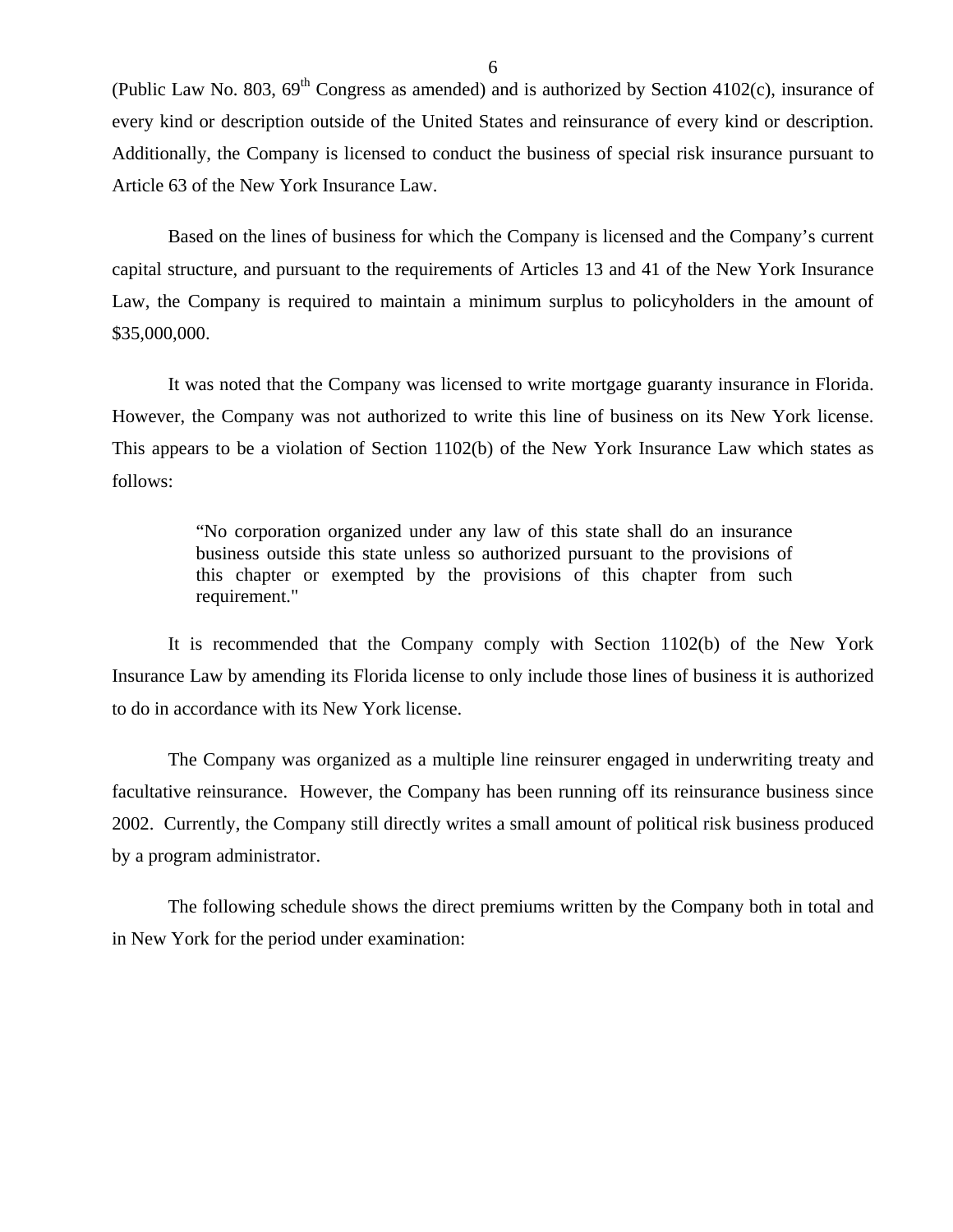|               |                |                            | Premiums Written in New York    |
|---------------|----------------|----------------------------|---------------------------------|
|               |                |                            | State as a percentage of United |
| Calendar Year | New York State | <b>Total United States</b> | <b>States Premium</b>           |
|               |                |                            |                                 |
| 2002          | \$335,001      | 4,926,694<br>S.            | 6.80%                           |
| 2003          | \$942,265      | \$11,476,207               | 8.21%                           |
| 2004          | \$303,744      | \$1,910,446                | 15.90%                          |
| 2005          | \$960,013      | 960,013<br>\$.             | 100.00%                         |
| 2006          | \$881,676      | 881,676<br>S               | 100.00%                         |
|               |                |                            |                                 |

#### C. Reinsurance

The Company has been in run-off since 2002 and there was no new or renewal reinsurance business in force as of December 31, 2006. Accordingly, the reinsurance activity has been diminishing over the years by claim settlements, the utilization of loss portfolio transfers, and commutation of various reinsurance agreements.

accounting as set forth in SSAP No. 62.<br>D. Holding Company System Examination review of the Schedule F data reported by the Company in its filed annual statement was found to accurately reflect its reinsurance transactions. Additionally, management has represented that all material ceded reinsurance agreements transfer both underwriting and timing risk as set forth in NAIC Accounting Practices and Procedures Manual, Statements of Statutory Accounting Principles ("SSAP") No. 62. Representations were supported by an attestation from the Company's chief executive officer pursuant to Department Circular Letter No. 8 (2005). Additionally, examination review indicated that the Company was not a party to any finite reinsurance agreements. All ceded reinsurance agreements were accounted for utilizing reinsurance

Prior to December 31, 2006, the Company was a controlled insurer owned directly by SCOR Reinsurance Company. SCOR Reinsurance Company sold the Company to their ultimate parent, SCOR Paris, a French reinsurance company effective on December 31, 2006. Thereafter, the Company became a wholly owned direct subsidiary of SCOR Paris.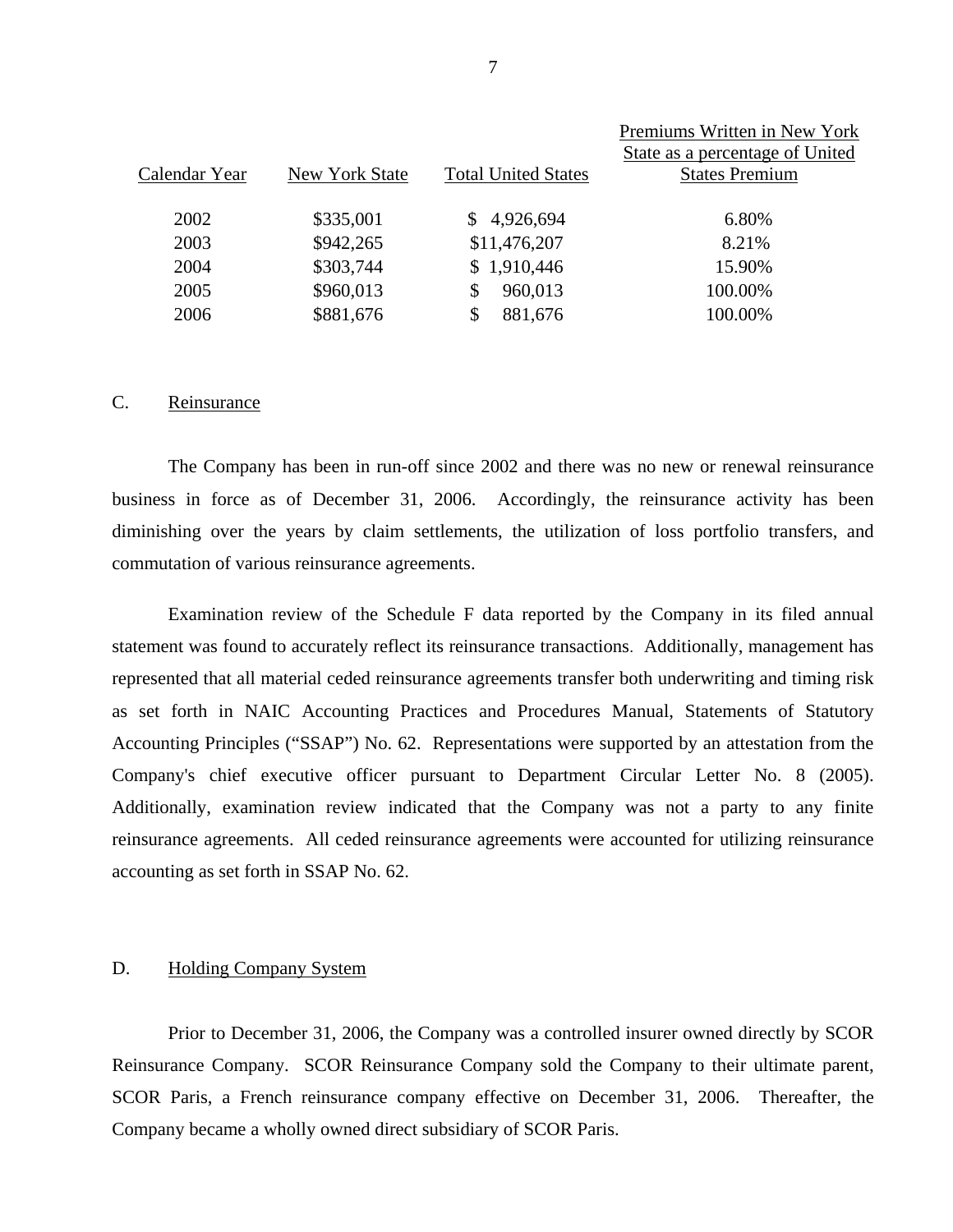A review of the holding company registration statements filed with this Department indicated that such filings were complete and were filed in a timely manner pursuant to Article 15 of the New York Insurance Law and Department Regulation 52.

The following is an abridged chart of the holding company system at December 31, 2006:



#### **Organizational Chart**

At December 31, 2006, the Company was party to the following agreements with other members of its holding company system:

#### Expense Allocation Agreement

Effective August 1, 2001, the Company became a party to an expense allocation agreement with several affiliates. Pursuant to the terms of this agreement, which was originally effective January 1, 1991 and approved by the Department on April 19, 1991, the affiliates agree to provide and make available to each other the services of their personnel, office space, equipment and other services. The agreement and subsequent amendments were filed with this Department pursuant to Section 1505 of the New York Insurance Law.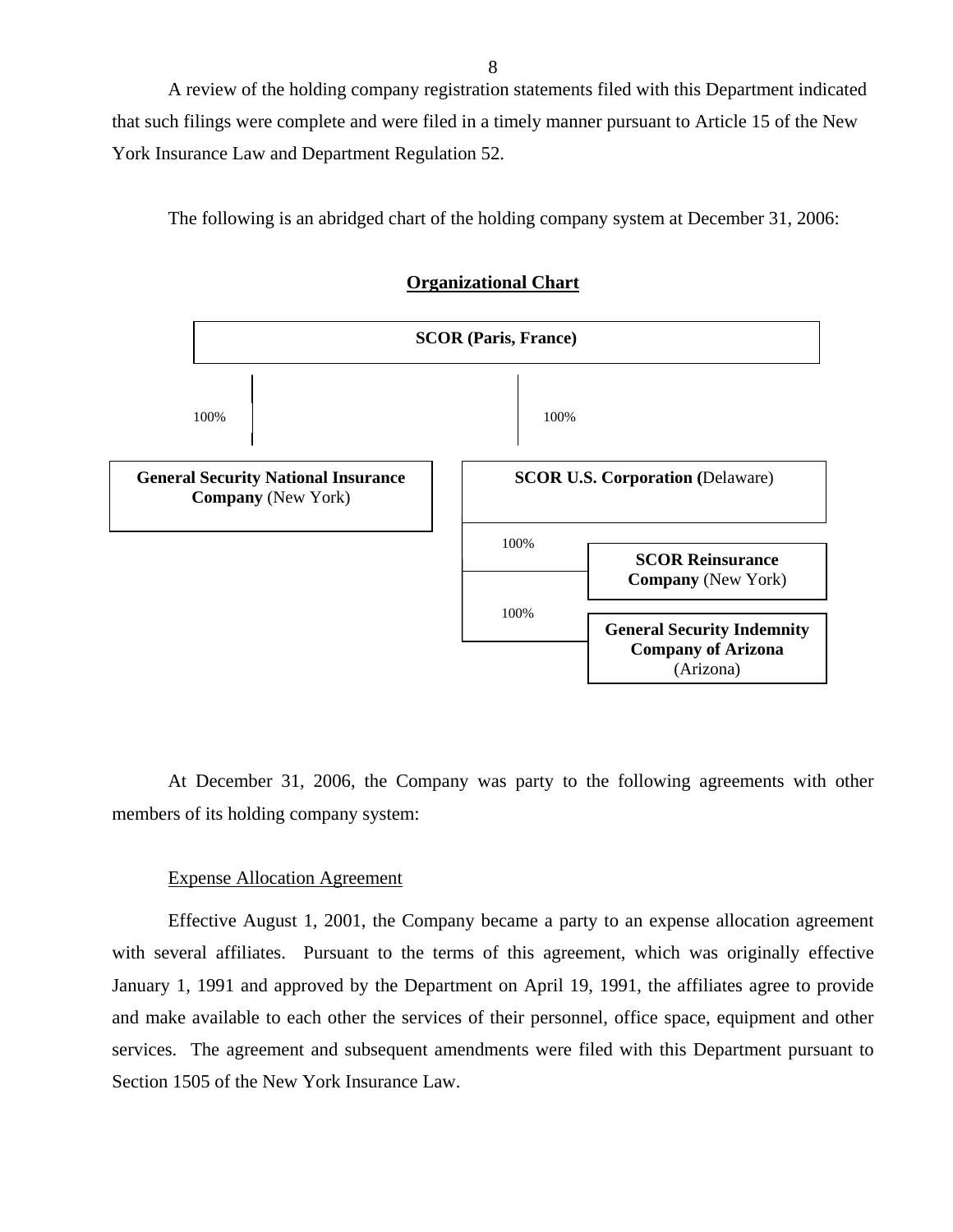A review of the inter-company transactions revealed that the Company did not settle its intercompany receivable and payable balances in a timely manner in accordance with the filed expense allocation agreement.

It is recommended that the Company settle its inter-company receivable and payable balances in a timely manner consistent with its filed expense allocation agreement and Department Circular Letter No. 15 (1975).

#### Tax Allocation Agreement

Pursuant to an agreement, the Company filed a consolidated income tax return with its parent company, SCOR U.S. Corporation, and its affiliates. The agreement was approved by the Department on April 19, 1991 and originally became effective on August 2, 1991. Because of the sale of the Company to SCOR Paris, the Company was no longer a member of the SCOR U.S. Group. Effective on January 1, 2007, the Company terminated the participation in the agreement pursuant to amendment No. 4.

#### Inter-Company Reinsurance Agreement

During the examination period, the Company entered into indemnity and assumption reinsurance agreements with each of two former affiliates, General Security Insurance Company ("GSIC") and General Security Property and Casualty Company ("GPAC"), in conjunction with the sale of GSIC and GPAC to an unrelated third party, Unitrin, Inc., effective December 31, 2002. Under the indemnity and assumption reinsurance agreements, GSIC and GPAC each ceded to the Company on an indemnity reinsurance basis, 100% of all insurance liabilities under all policies and reinsurance contracts in force on or before December 31, 2002 at no gain or loss. SCOR Re guaranteed the obligations assumed by the Company. The underlying assumed liabilities were retroceded to SCOR Re under a quota share reinsurance agreement, in which the Company ceded 90% of its net retained liabilities under all policies contracts, binders and other evidences of insurance or reinsurance becoming effective or renewing on or after July 1, 2002. Effective December 31, 2006, the Company novated the 90% quota share agreement with SCOR Re to SCOR Global P&C (France), a 100% owned subsidiary of SCOR Paris, the ultimate parent company and current sole shareholder of the Company. Subsequently, the Company commuted the 90% quota share agreement with SCOR Global P&C (France) effective October 1, 2007. All the related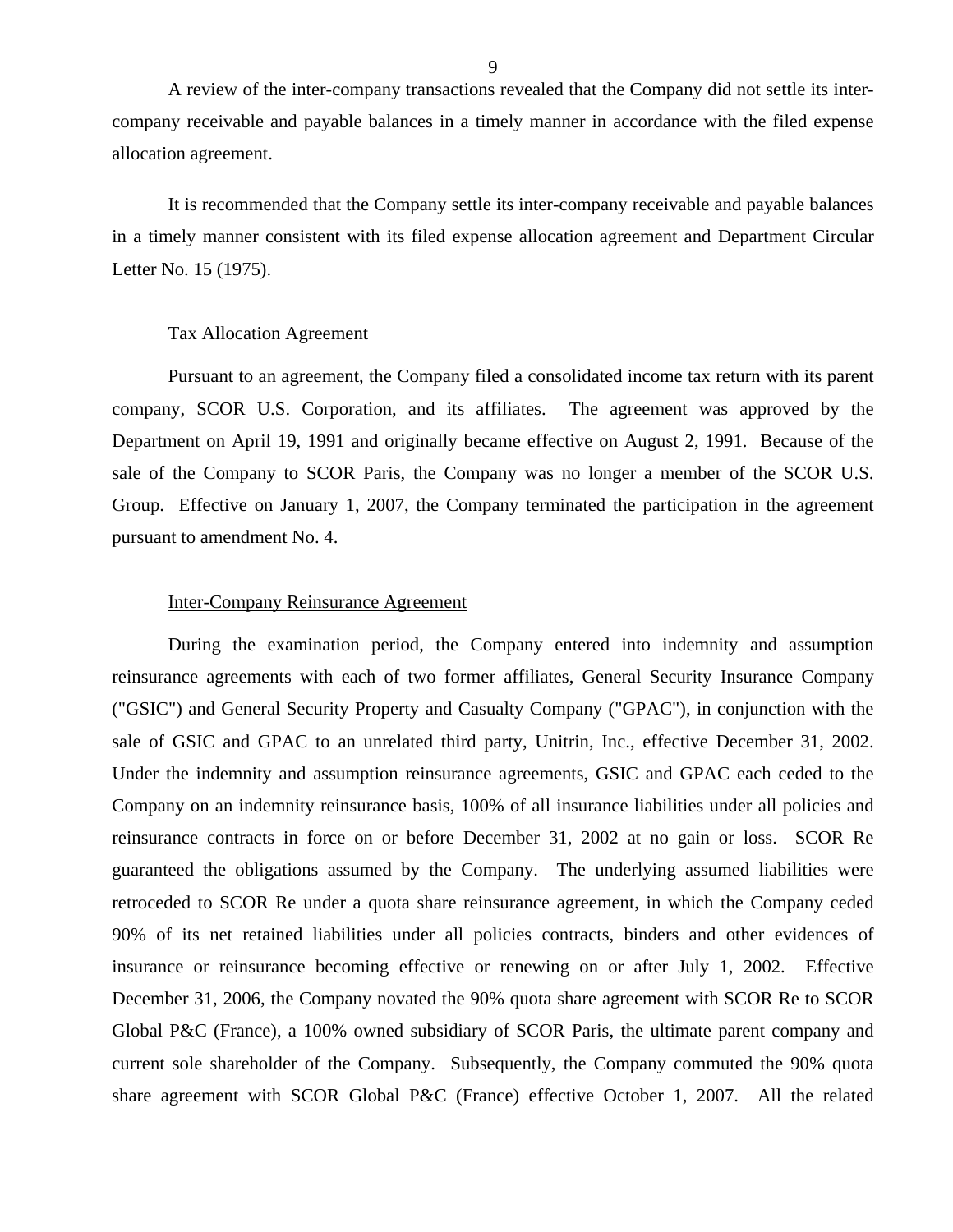agreements were filed with this Department pursuant to Section 1505 of the New York Insurance Law.

#### E. Significant Operating Ratios

The following ratios have been computed as of December 31, 2006, based upon the results of this examination:

| Net premiums written to surplus as regards policyholders                               | 2%   |
|----------------------------------------------------------------------------------------|------|
| Liabilities to liquid assets (cash and invested assets less investments in affiliates) | 102% |
| Premiums in course of collection to surplus as regards policyholders                   | 2%   |

All of the above ratios fall within the benchmark ranges set forth in the Insurance Regulatory Information System of the National Association of Insurance Commissioners.

The underwriting ratios presented below are on an earned/incurred basis and encompass the five-year period covered by this examination:

|                                              | Amounts         | Ratios   |
|----------------------------------------------|-----------------|----------|
| Losses and loss adjustment expenses incurred | \$274,408,332   | 158.72%  |
| Other underwriting expenses incurred         | 81,111,998      | 46.92    |
| Net underwriting loss                        | (182, 630, 219) | (105.63) |
| Premiums earned                              | \$172,890,111   | 100.00%  |

#### F. Accounts and Records

#### (i) Investment

A review of the Company's investments as of December 31, 2006 revealed that the Company had not made investments in qualified investments in an amount sufficient to meet the requirement of Section 1402(b) of the New York Insurance Law. Subsequently, the Company made investments that were sufficient to meet the minimum capital requirement as of September 30, 2007.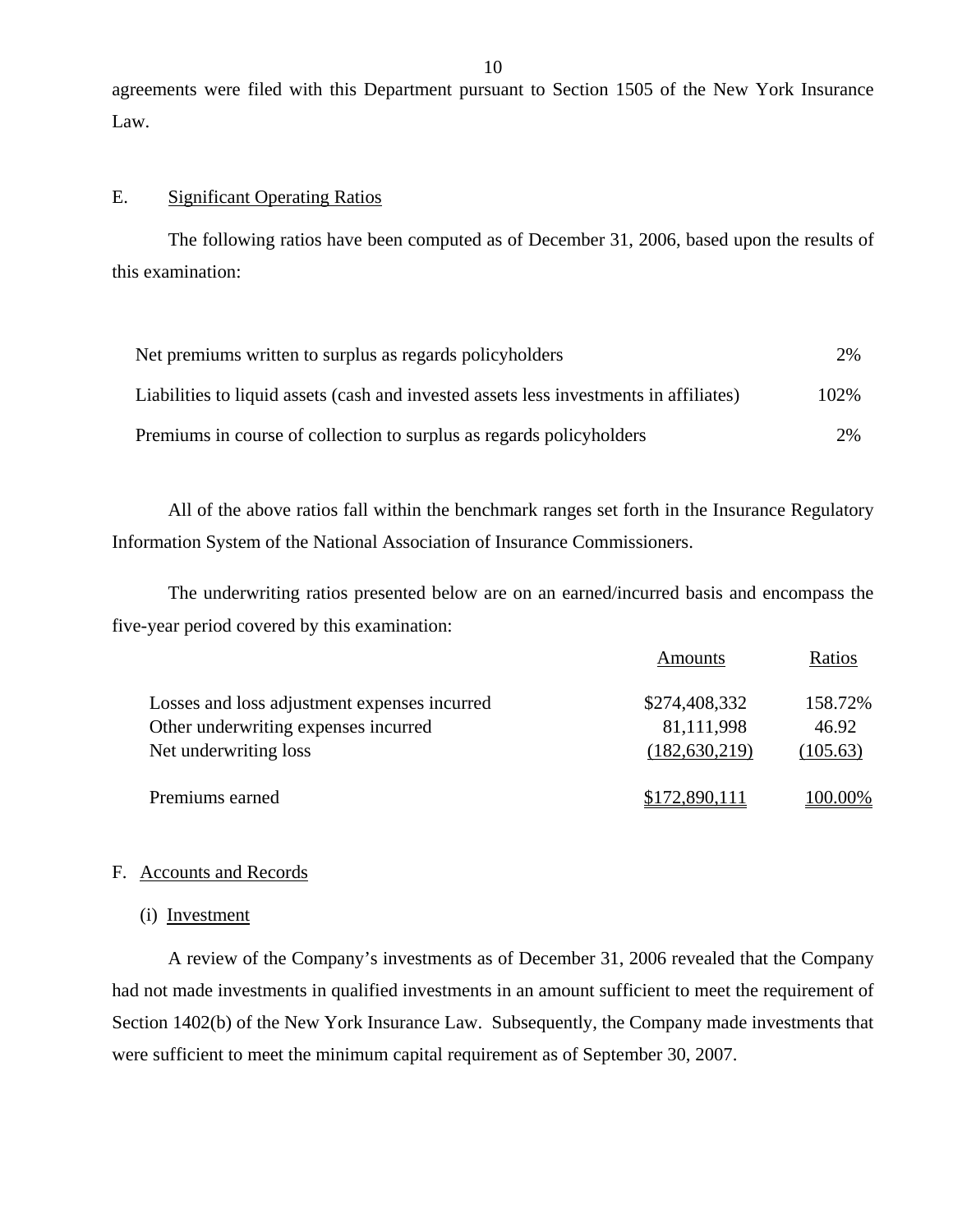(ii) Letter of Credit

A review of the Company's letters of credit revealed that certain discrepancies were found on the balances reported by the Company in the annual statement and those confirmed by the financial institutions. However, the discrepancies were not material enough to result a change to the annual statement. In addition, the review identified that in some letters of credit either provisions were omitted or did not comply with Department Regulation 133.

It is recommended that the Company take greater care to ensure that it accurately report the balances of the letters of credit in the annual statement.

It is recommended that the Company amend its letters of credit to comply with Department Regulation 133.

#### (iii) Agents' Balances

A review of the calculation of the not admitted asset for uncollected premiums and agents' balances in course of collection revealed that the Company did not age its receivable balances in accordance with the provisions of SSAP No. 6 and Section 1301 of the New York Insurance Law. The examiners' recalculation of the non-admitted asset resulted in no material difference; therefore, no examination change is included herein.

It is recommended that the Company calculate and report its non-admitted agents' balances in accordance with SSAP No. 6 and Section 1301 of the New York Insurance Law.

#### (iv) Other Assets and Liabilities

A review of the other assets and liabilities revealed that the Company reported \$2,056,938 receivable from pools and associations, and \$3,494,579 for other liability as write-ins items in its 2006 balance sheet.

A review of the details for these accounts revealed that they involved some legacy transactions from past systems which had no supporting documentation. Therefore, it was determined that the receivable will not provide any probable future economic benefit to the Company. Similarly, the liability will not result on any probable future cost to the Company. As of result, these assets and liabilities did not meet definitions set forth in the SSAP No.4 and SSAP No.5.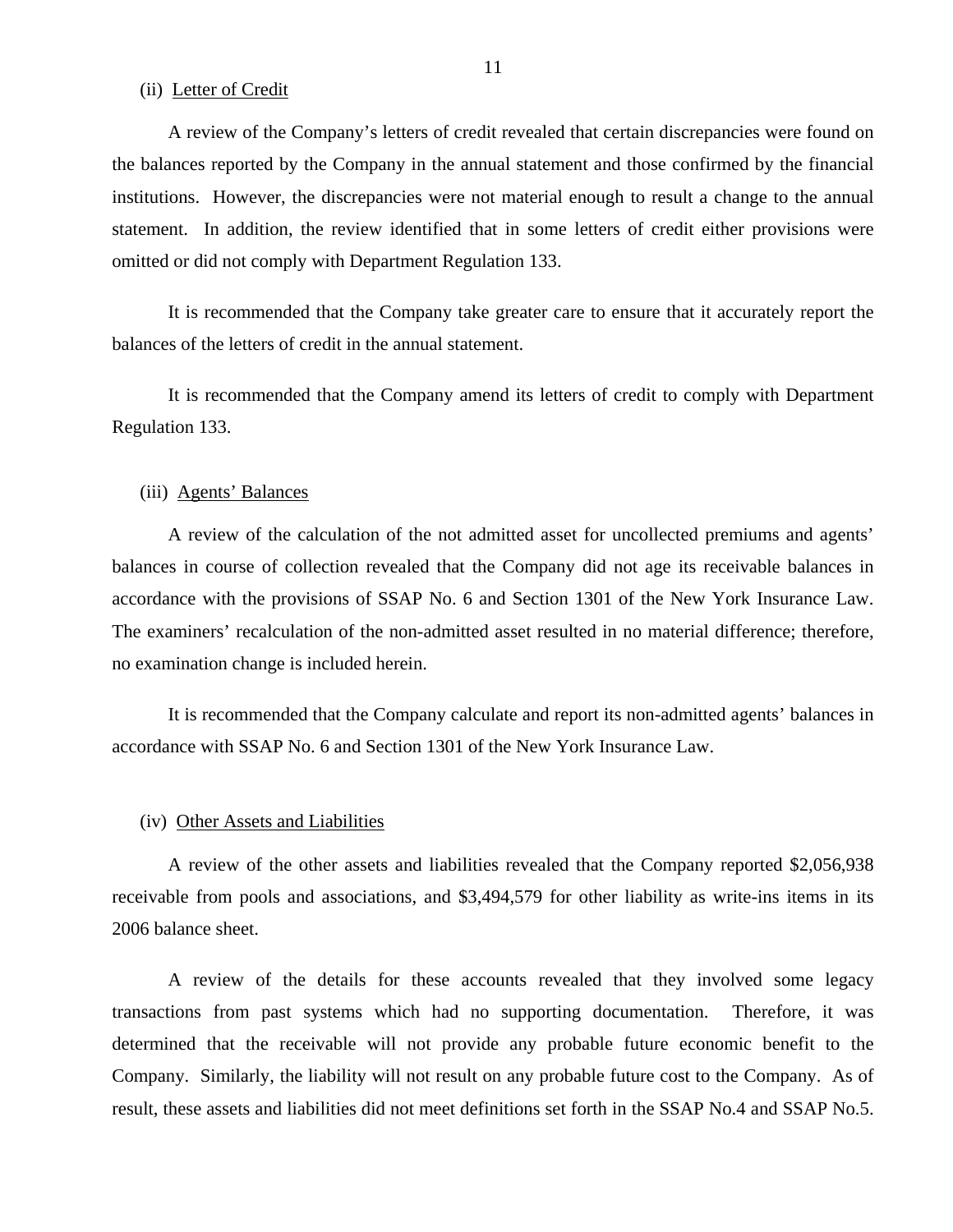However, the net effect of the other assets and liabilities did not result a material difference to the balance sheet. Therefore, no examination change is included herein.

It is recommended that the Company properly account for write-in assets and liabilities and timely write off any balances that do not meet the provisions of SSAP No. 4 and SSAP No. 5.

#### (v) Pledged Assets

The Company reported only \$21,990,625 out of a total of \$35,111,597 funds held for the Rampart contract as pledged assets in the Overflow Page For Write-ins in the 2006 annual statement. The remaining amount was reported as unpledged invested assets. Pursuant to the Rampart contract, the entire \$35,111,597 is restricted for use and should have been segregated from the Company's unpledged invested assets.

It is recommended that the Company correctly categorize its assets and properly report the entire funds held with Rampart as pledged assets and report the item in line 23 as aggregate write-ins for other than invested assets in the assets page.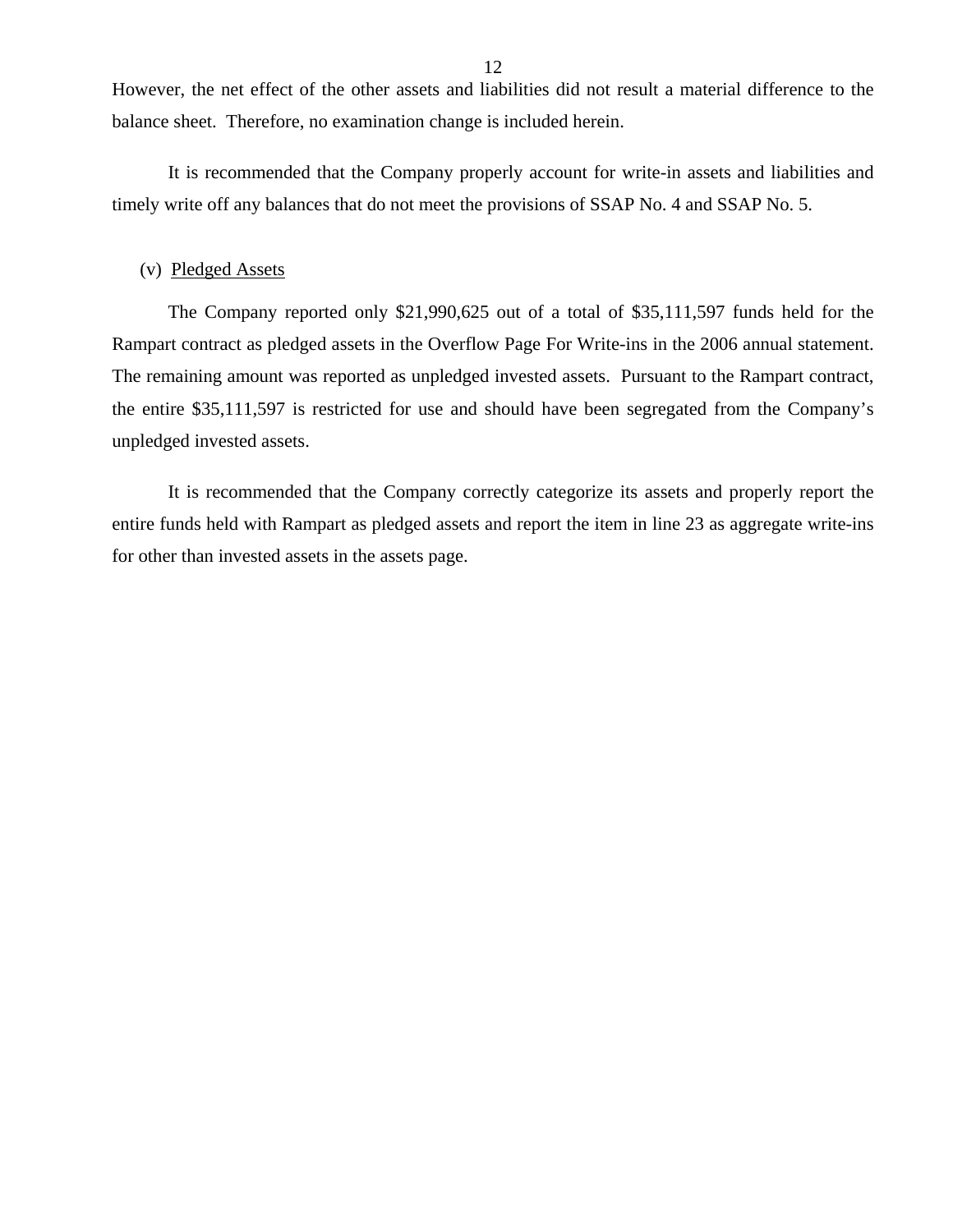# **3. FINANCIAL STATEMENTS**

## <span id="page-14-0"></span>A Balance Sheet

The following shows the assets, liabilities and surplus as regards policyholders as of December 31, 2006 as determined by this examination and as reported by the Company:

| <b>Assets</b>                                                            | Assets        | Assets Not<br>Admitted | Net Admitted<br>Assets |
|--------------------------------------------------------------------------|---------------|------------------------|------------------------|
| <b>Bonds</b>                                                             | \$122,316,719 | \$<br>$\Omega$         | \$122,316,719          |
| Common stocks                                                            | 155,852       | $\theta$               | 155,852                |
| Cash, cash equivalents and short-term investments                        | 204,195,694   | $\theta$               | 204, 195, 694          |
| Investment income due and accrued                                        | 1,443,574     | $\theta$               | 1,443,574              |
| Uncollected premiums and agents' balances in the course<br>of collection | 3,346,813     | 1,945,000              | 1,401,813              |
| Deferred premiums, agents' balances and installments                     |               |                        |                        |
| booked but deferred and not yet due                                      | 1,097,909     | $\theta$               | 1,097,909              |
| Accrued retrospective premiums                                           | 376,198       | 37.619                 | 338,579                |
| Amounts recoverable from reinsurers                                      | 40,522,613    | $\Omega$               | 40,522,613             |
| Funds held by or deposited with reinsured companies                      | 7,767,719     | $\Omega$               | 7,767,719              |
| Receivables from parent, subsidiaries and affiliates                     | 1,209,433     | $\theta$               | 1,209,433              |
| Aggregate write-ins for other than invested assets                       | 40,572,902    | 16,179,339             | 24,393,563             |
| Total assets                                                             | \$460,819,701 | \$55,976,233           | \$404,843,468          |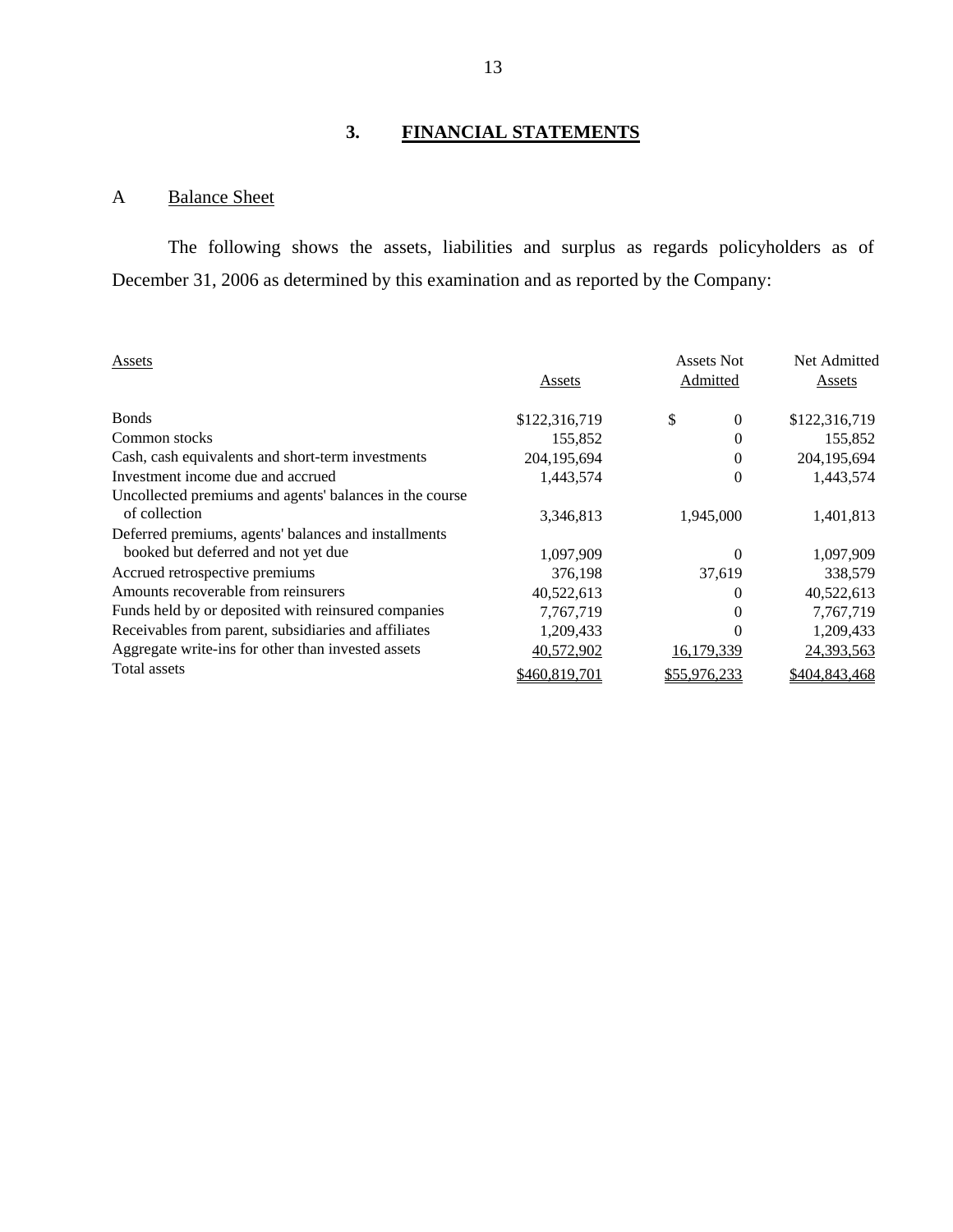| Liabilities, surplus and other funds                                  |                 |                 | Increase      |
|-----------------------------------------------------------------------|-----------------|-----------------|---------------|
|                                                                       | Examination     | Company         | (Decrease)    |
| <b>Liabilities</b>                                                    |                 |                 |               |
| Losses                                                                | \$142,382,977   | \$140,982,977   | (\$1,400,000) |
|                                                                       |                 |                 |               |
| Reinsurance payable on paid losses and loss adjustment expenses       | 9,498,508       | 9,498,508       |               |
| Loss adjustment expenses                                              | 21,834,619      | 21,834,619      |               |
| Commissions payable, contingent commissions and other similar charges | 270,899         | 270,899         |               |
| Other expenses (excluding taxes, licenses and fees)                   | 1,719,417       | 1,719,417       |               |
| Taxes, licenses and fees (excluding federal and foreign income taxes) | 603,259         | 603,259         |               |
| Unearned premiums                                                     | 58,384          | 58,384          |               |
| Ceded reinsurance premiums payable (net of ceding commissions)        | 7,238,686       | 7,238,686       |               |
| Funds held by company under reinsurance treaties                      | 123,849,849     | 123,849,849     |               |
| Provision for reinsurance                                             | 2,812,953       | 2,812,953       |               |
| Payable to parent, subsidiaries and affiliates                        | 20,908,618      | 20,908,618      |               |
| Payable for securities                                                | 645             | 645             |               |
| Aggregate write-ins for liabilities                                   | 7,064,294       | 7,064,294       |               |
|                                                                       |                 |                 |               |
| <b>Total liabilities</b>                                              | \$338,243,108   | \$336,843,108   | (\$1,400,000) |
|                                                                       |                 |                 |               |
| <b>Surplus and Other Funds</b>                                        |                 |                 |               |
| Common capital stock                                                  | \$5,000,000     | \$5,000,000     |               |
| Gross paid in and contributed surplus                                 | \$230,450,840   | \$230,450,840   |               |
| Unassigned funds (surplus)                                            | (\$168,850,480) | (\$167,450,480) | (\$1,400,000) |
|                                                                       |                 |                 |               |
| Surplus as regards policyholders                                      | \$66,600,360    | \$68,000,360    | (\$1,400,000) |
|                                                                       |                 |                 |               |
| Totals                                                                | \$404,843,468   | \$404,843,468   |               |

NOTE: The Internal Revenue Service had not audited the Company during the examination period. The examiner is unaware of any potential exposure of the Company to any tax assessment and no liability has been established herein relative to such contingency.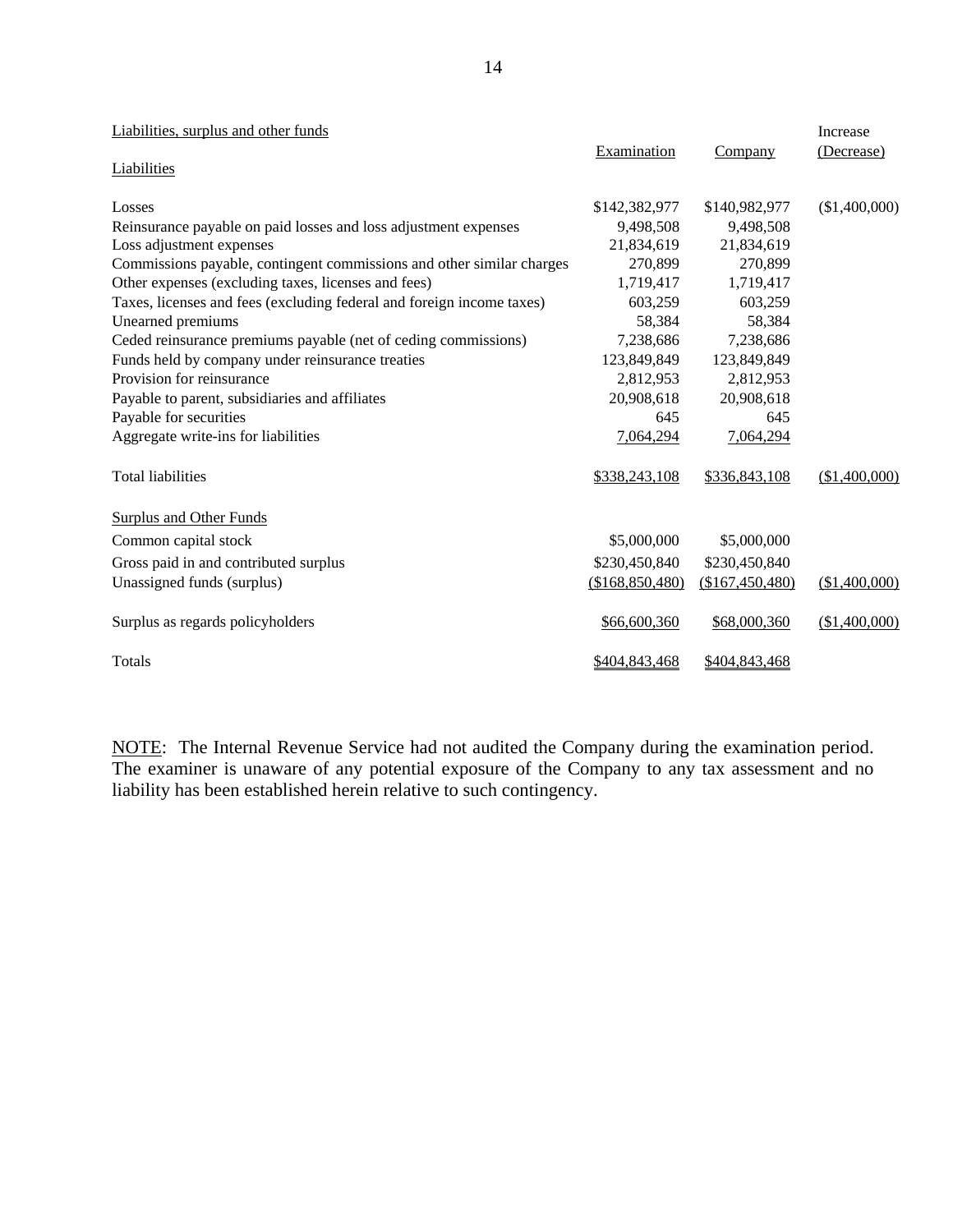B. Underwriting and Investment Exhibit

Surplus as regards policyholders increased \$20,202,013 during the five-year examination period January 1, 2002 through December 31, 2006, detailed as follows:

| <b>Underwriting Income</b>                                      |                  |                       |
|-----------------------------------------------------------------|------------------|-----------------------|
| Premiums earned                                                 |                  | \$<br>172,890,111     |
| Deductions:                                                     |                  |                       |
| Losses incurred                                                 | \$149,859,681    |                       |
| Loss adjustment expenses incurred                               | 72,209,300       |                       |
| Other underwriting expenses incurred                            | 81,111,998       |                       |
| Total underwriting deductions                                   |                  | 303,180,979           |
| Net underwriting gain or (loss)                                 |                  | \$<br>(130, 290, 868) |
| <b>Investment Income</b>                                        |                  |                       |
| Net investment income earned                                    | 39,154,805<br>\$ |                       |
| Net realized capital gain                                       | 17,108,690       |                       |
|                                                                 |                  |                       |
| Net investment gain or (loss)                                   |                  | 56,263,495            |
| Other Income                                                    |                  |                       |
| Net gain or (loss) from agents' or premium balances charged off | \$(15,721,099)   |                       |
| Aggregate write-ins for miscellaneous income                    | 4,952,994        |                       |
|                                                                 |                  |                       |
| Net income before dividends to policyholders and before federal |                  |                       |
| and foreign income taxes                                        |                  | (84,795,478)          |
|                                                                 |                  |                       |
| Net income after dividends to policyholders but before federal  |                  |                       |
| and foreign income taxes                                        |                  | \$<br>(84,795,478)    |
| Federal and foreign income taxes incurred                       |                  | (5,735,498)           |
| Net income                                                      |                  | \$<br>(79,059,980)    |
|                                                                 |                  |                       |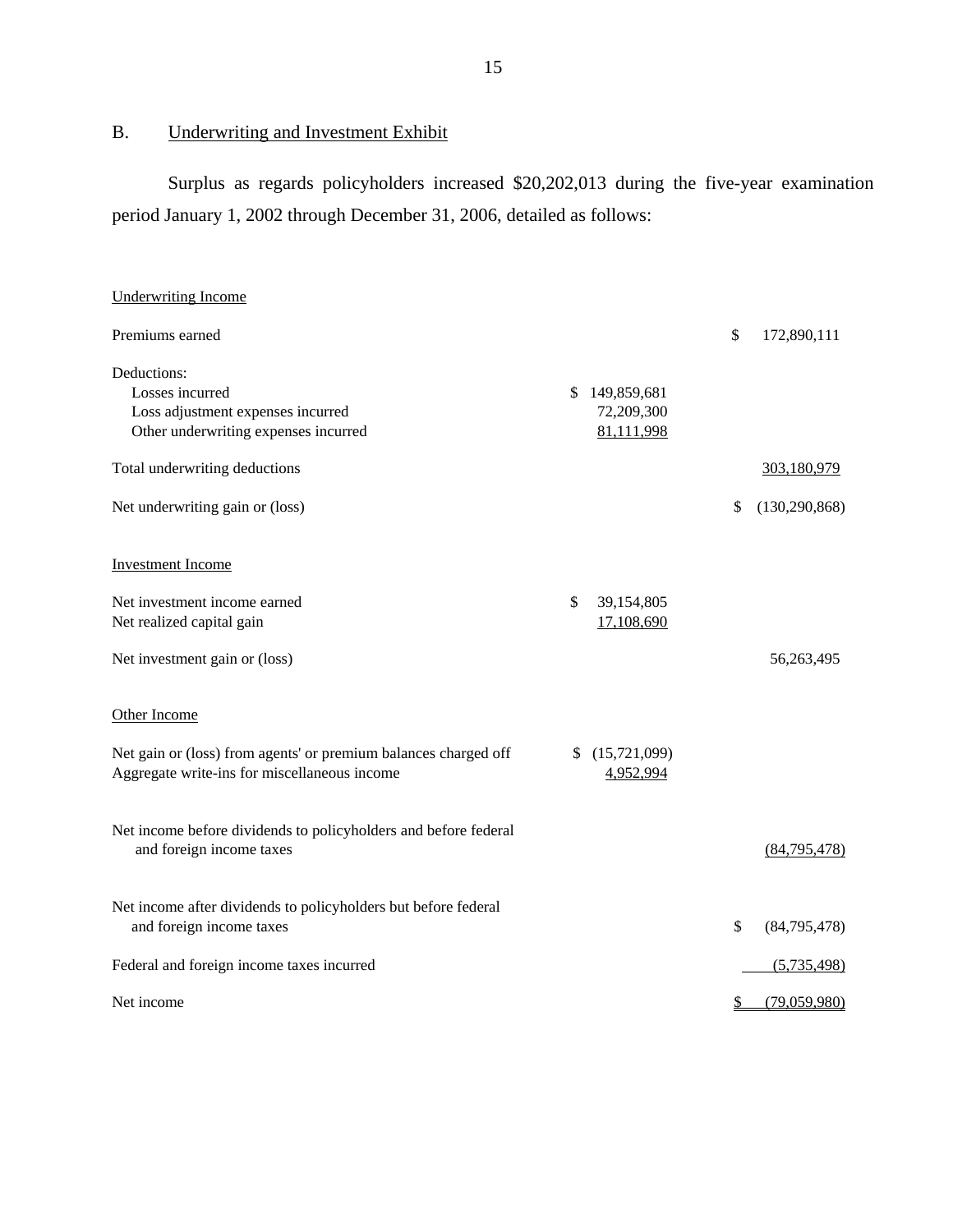#### C. Capital and Surplus Account

Surplus as regards policyholders per report on examination as of December 31, 2001  $\frac{1}{2}$  \$46,398,347

|                                                               | Gains in<br><b>Surplus</b> | Losses in<br><b>Surplus</b> |              |
|---------------------------------------------------------------|----------------------------|-----------------------------|--------------|
| Net income                                                    | \$<br>$\theta$             | \$79,059,980                |              |
| Net unrealized capital gains or (losses)                      | 15,644,933                 | $\theta$                    |              |
| Change in net unrealized foreign exchange capital gain (loss) | $\theta$                   | 6,772,467                   |              |
| Change in net deferred income tax                             | 36,719,286                 | $\theta$                    |              |
| Change in nonadmitted assets                                  | $\theta$                   | 51,119,193                  |              |
| Change in provision for reinsurance                           |                            | 1,354,287                   |              |
| Cumulative effect of changes in accounting principles         | 19,544,865                 |                             |              |
| Surplus adjustments paid in                                   | 85,927,659                 |                             |              |
| Aggregate write-ins for gains and losses in surplus           | 671,197                    |                             |              |
| Total gains and losses                                        | \$158,507,940              | 138,305,927<br>S.           |              |
| Net increase in surplus                                       |                            |                             | 20, 202, 013 |
|                                                               |                            |                             |              |

Surplus as regards policyholders per report on examination as of December 31, 2006 \$66,600,360

#### **4. LOSSES AND LOSS ADJUSTMENT EXPENSES**

The examination liability for the captioned items of \$164,217,596 is \$1,400,000 more than the \$162,817,596 reported by the Company in its December 31, 2006, filed annual statement. The examination analysis of the loss and loss adjustment expense reserves was conducted in accordance with generally accepted actuarial principles and was based on statistical information contained in the Company's internal records and in its filed annual statements.

#### **5. MARKET CONDUCT ACTIVITIES**

The Company is primarily a reinsurance company and has been in run off since 2002. Therefore, no market conduct review of the Company was done during this examination.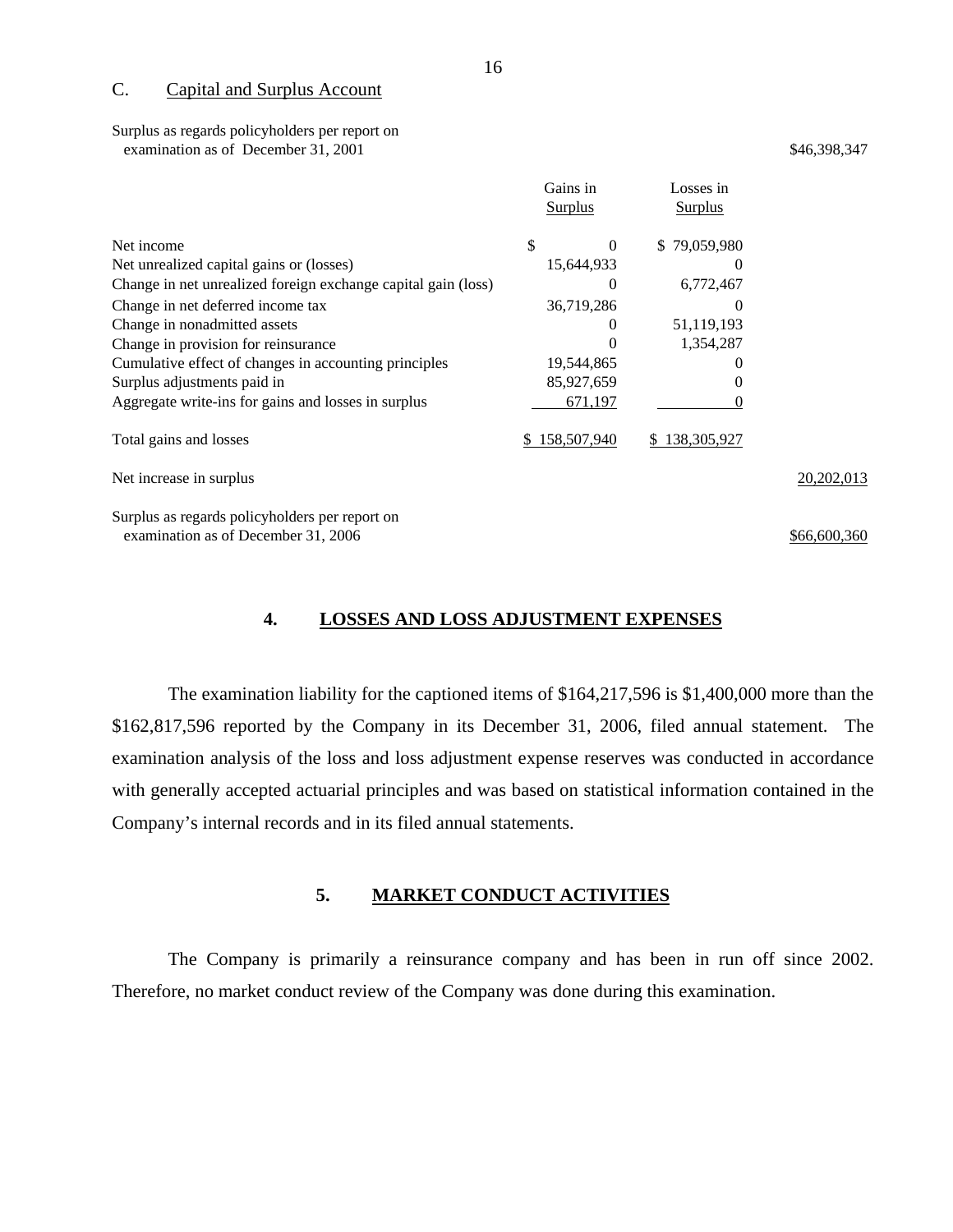## 17 **6. COMPLIANCE WITH PRIOR REPORT ON EXAMINATION**

The prior report on examination contained one recommendation as follows (page numbers refer to the prior report):

#### **ITEM**

### PAGE NO.

A It was recommended that the Company establish the necessary procedures so as to provide for adequate reserves for unpaid losses in all future financial statements filed with this Department, in order to comply with the requirements of Section 1303 of the New York Insurance law. 17

The Company has complied with this recommendation.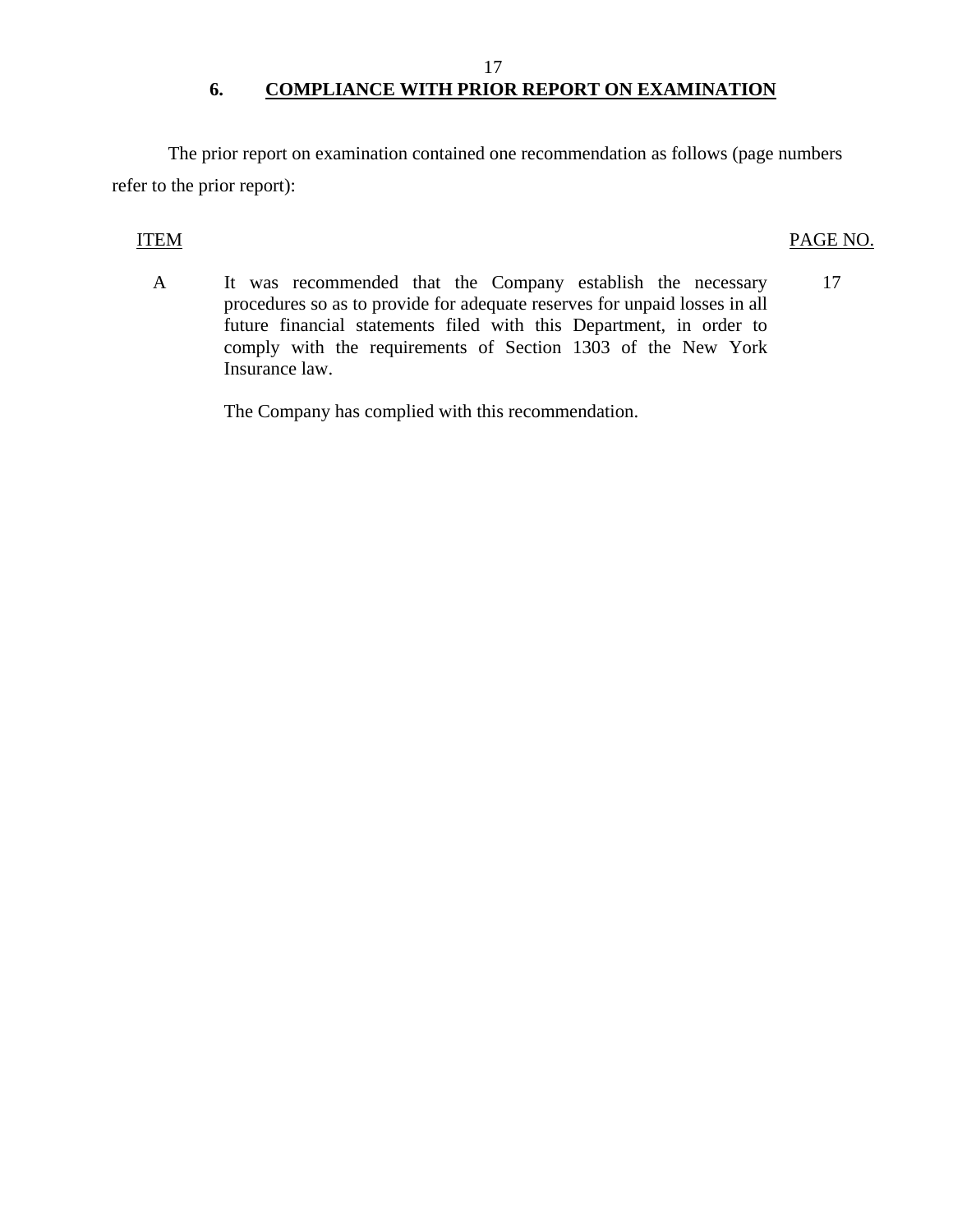18

## **7. SUMMARY OF COMMENTS AND RECOMMENDATIONS**

### ITEM

### PAGE NO.

12

#### **Territory and Plan of Operation** A.

It is recommended that the Company comply with Section  $1102(b)$  of the New York Insurance Law by amending its Florida license to only include those lines of business it is authorized to do in accordance with its New York license. 6

#### **Holding Company System** B.

It is recommended that the Company settle its inter-company receivable and payable balances in a timely manner consistent with its filed expense allocation agreement and Department Circular Letter No. 15 (1975). 9

# Account and Record<br>Letters of Credit C.

#### Letters of Credit i.

| a. | It is recommended that the Company take greater care to ensure that it<br>accurately report the balances of the letters of credit in the annual<br>statement. |  |
|----|---------------------------------------------------------------------------------------------------------------------------------------------------------------|--|
| b. | It is recommended that the Company amend its letters of credit to<br>comply with Department Regulation 133.                                                   |  |

#### **Agents' Balances** ii.

It is recommended that the Company calculate and report its nonadmitted agents' balances in accordance with SSAP No. 6 and Section 1301 of the New York Insurance Law. 11

#### iii. Other Assets and Liabilities

It is recommended that the Company properly account for write-in assets and liabilities and timely write off any balances that do not meet the provisions of SSAP No. 4 and SSAP No. 5. 12

#### iv. Pledged Assets

It is recommended that the Company correctly categorize its assets and properly report the entire funds held with Rampart as pledged assets and report the item in line 23 as aggregate write-ins for other than invested assets in the assets page.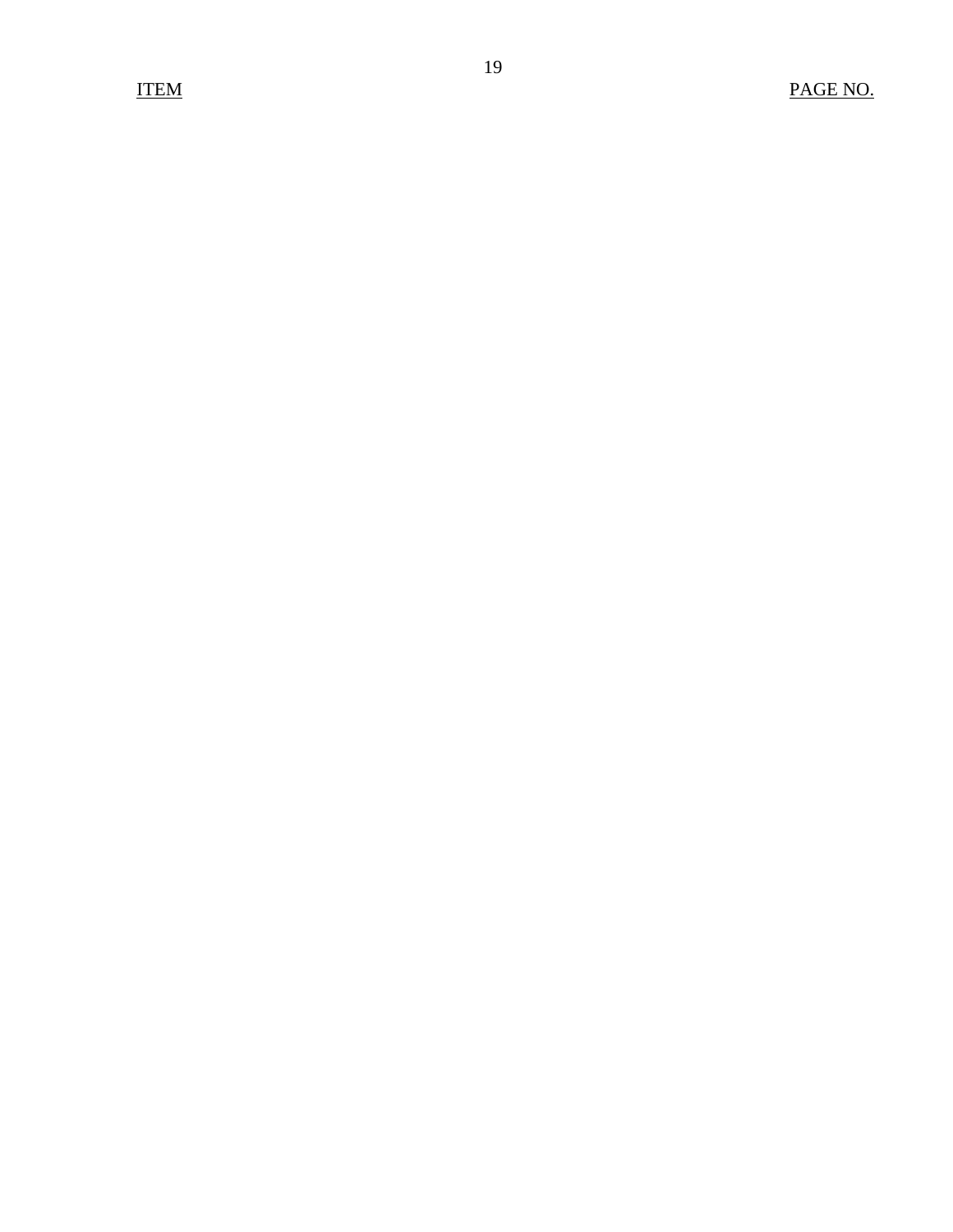Respectfully submitted,

 $\overline{\phantom{a}}$ /S/

 $\overline{a}$ 

 Senior Insurance Examiner Qi Lin

### STATE OF NEW YORK )  $)$ SS:  $\mathcal{L}$ COUNTY OF NEW YORK )

QI LIN, being duly sworn, deposes and says that the foregoing report, subscribed by her, is true to the best of her knowledge and belief.

 Qi Lin  $\overline{\phantom{a}}$  /S/

 $/S/$ 

Subscribed and sworn to before me

this  $\qquad \qquad \text{day of} \qquad \qquad .2008.$